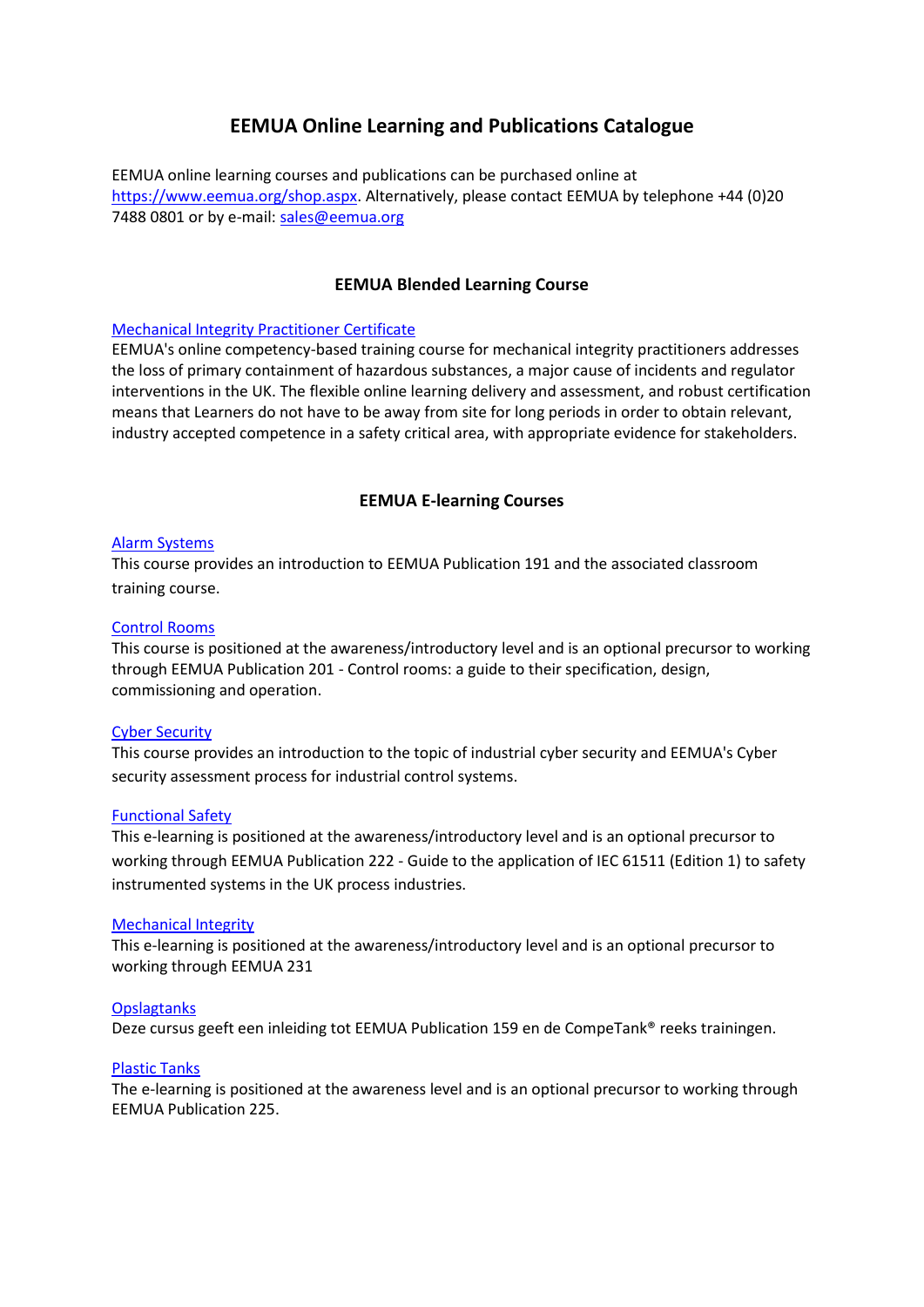### [Pressure Systems](https://www.eemua.org/e-learning/Pressure.aspx)

This 50-minute course on Pressure Systems is positioned at the awareness/introductory level and is an optional precursor to working through EEMUA 177.

## [Process Safety Management](https://www.eemua.org/e-learning/PSM.aspx)

This 90-minute course on Process Safety Management is positioned at the awareness/introductory level. It is based on the common approaches and elements found in existing guidance for this area from, namely; the American Institute of Chemical Engineers (AIChE), the Energy Institute (EI), the UK Health and Safety Executive (HSE) and Det Norske Veritas (DNV).

## [Storage Tanks](https://www.eemua.org/e-learning/Storage-Tanks-e-learning.aspx)

This course provides an introduction to EEMUA Publication 159 and the CompeTank® series of training courses.

## [Subsea Materials](https://www.eemua.org/e-learning/Subsea-Materials-e-learning.aspx)

This course provides an introduction to EEMUA Publication 194 and the 'Subsea engineering: materials selection and corrosion control' training course.

## [Third Party Inspection](https://www.eemua.org/e-learning/TPI-e-learning.aspx)

This course provides an introduction to EEMUA Publication 232.

## **Publications**

All EEMUA publications can be purchased as a digital version. We also offer some publications as a print version. Please see listings below for more details and the related e-learning.

## **Automation, Control, Electrical**

- 246 Guidelines for managing ignition risk by inspection of Ex electrical equipment in hazardous areas (including support of IEC 60079-17) [Print version](https://www.eemua.org/Products/Publications/Print/EEMUA-Publication-246.aspx)
- 242 Proof testing good practice for Instrumented protective systems [Digital version](https://www.eemua.org/Products/Publications/Digital/EEMUA-Publication-242-Digital.aspx)
- 241 Guidance on the presence and operation of portable self-energised electrical / electronic devices In potentially explosive atmospheres (gas and dust) **[Print version](https://www.eemua.org/Products/Publications/Print/EEMUA-Publication-241.aspx)** [Digital version](https://publishing.energyinst.org/topics/electrical-safety/guidance-on-the-presence-and-operation-of-portable-self-energised-electricalelectronic-devices-in-potentially-explosive-atmospheres-gas-and-dust)
- 227 Management of ageing electrical assets [Print version](https://www.eemua.org/Products/Publications/Print/EEMUA-Publication-227.aspx) [Digital version](https://www.eemua.org/Products/Publications/Digital/EEMUA-Publication-227-Digital.aspx)
- 226 Design and installation of on-line analyser systems: a guide to technical enquiry and bid evaluation

[Digital version](https://www.eemua.org/Products/Publications/Digital/EEMUA-Publication-226.aspx)

222 Guide to the application of IEC 61511 to safety instrumented systems in the UK process industries

[Digital version](http://www.eemua.org/Products/Publications/Digital/EEMUA-Publication-222.aspx) [Related e-learning](https://www.eemua.org/e-learning/Functional-Safety-e-learning.aspx)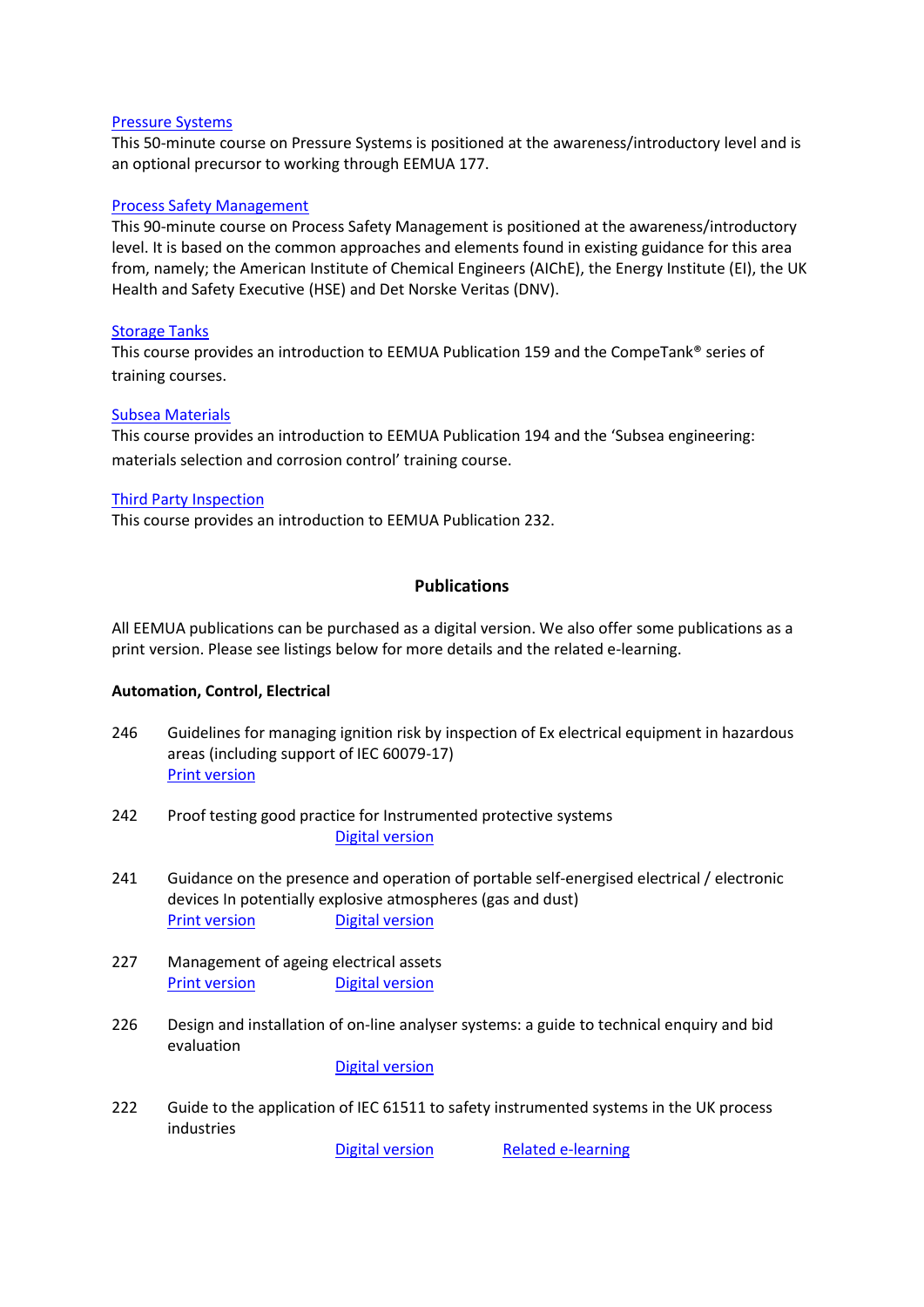- 214 Toolbox Guide: Electrical installation, inspection and maintenance in potentially explosive atmospheres – Available to purchase from CompEx™ only, by email [CompexAdmin@jtltraining.com](mailto:CompexAdmin@jtltraining.com)
- 209 Guide to the development and implementation of on-line analyser applications [Digital version](https://www.eemua.org/Products/Publications/Digital/EEMUA-Publication-209.aspx)
- 201 Control rooms: a guide to their specification, design, commissioning and operation [Print version](https://www.eemua.org/Products/Publications/Print/EEMUA-Publication-201.aspx) **[Digital version](http://www.eemua.org/Products/Publications/Digital/EEMUA-Publication-201.aspx)** [Related e-learning](https://www.eemua.org/e-learning/control-rooms.aspx)
- 191 Alarm systems a guide to design, management and procurement **[Print version](https://www.eemua.org/Products/Publications/Print/EEMUA-Publication-191.aspx) [Digital version](https://www.eemua.org/Products/Publications/Digital/EEMUA-Publication-191.aspx) [Related e-learning](https://www.eemua.org/e-learning/Alarms-e-learning.aspx)**
- 187 Analyser systems a guide to maintenance management [Digital version](https://www.eemua.org/Products/Publications/Digital/EEMUA-Publication-187.aspx)
- 186 Practitioner's Handbook for potentially explosive atmospheres [Print version](https://www.eemua.org/Products/Publications/Print/EEMUA-Publication-186.aspx) [Digital version](https://www.eemua.org/Products/Publications/Digital/EEMUA-Publication-186-Digital.aspx)
- 175 Code of Practice for calibration and validation of process analysers [Digital version](https://www.eemua.org/Products/Publications/Digital/EEMUA-Publication-175.aspx)
- 138 Design and installation of on-line analyser systems [Digital version](https://www.eemua.org/Products/Publications/Digital/EEMUA-Publication-138.aspx)

## **Engineering, Procurement, Construction**

- 235 Guidance on PWHT for P1 CMn steels [Digital version](https://www.eemua.org/Products/Publications/Digital/EEMUA-Publication-235-Digital.aspx)
- 234 90/10 Copper nickel alloy piping for offshore applications (Specification) [Digital version](http://www.eemua.org/Products/Publications/Digital/EEMUA-Publication-234.aspx)
- 233 Line pipe Specification: Clauses in addition to API 5L/ISO 3183 [Digital version](https://www.eemua.org/Products/Publications/Digital/EEMUA-Publication-233.aspx)
- 224 A guide to risk-based procurement [Digital version](https://www.eemua.org/Products/Publications/Digital/EEMUA-Publication-224.aspx)
- 218 Quality requirements for the manufacture and supply of duplex stainless steels [Digital version](http://www.eemua.org/Products/Publications/Digital/EEMUA-Publication-218.aspx)
- 215 Industrial cooling tower fans and fin fans Guide for design, maintenance and operation [Digital version](http://www.eemua.org/Products/Publications/Digital/EEMUA-Publication-215.aspx)
- 211 Guidance on the specification of pressure vessels [Digital version](http://www.eemua.org/Products/Publications/Digital/EEMUA-Publication-211.aspx)
- 197 Specification for the fabrication of non-primary structural steelwork for offshore installations [Digital version](http://www.eemua.org/Products/Publications/Digital/EEMUA-Publication-197.aspx)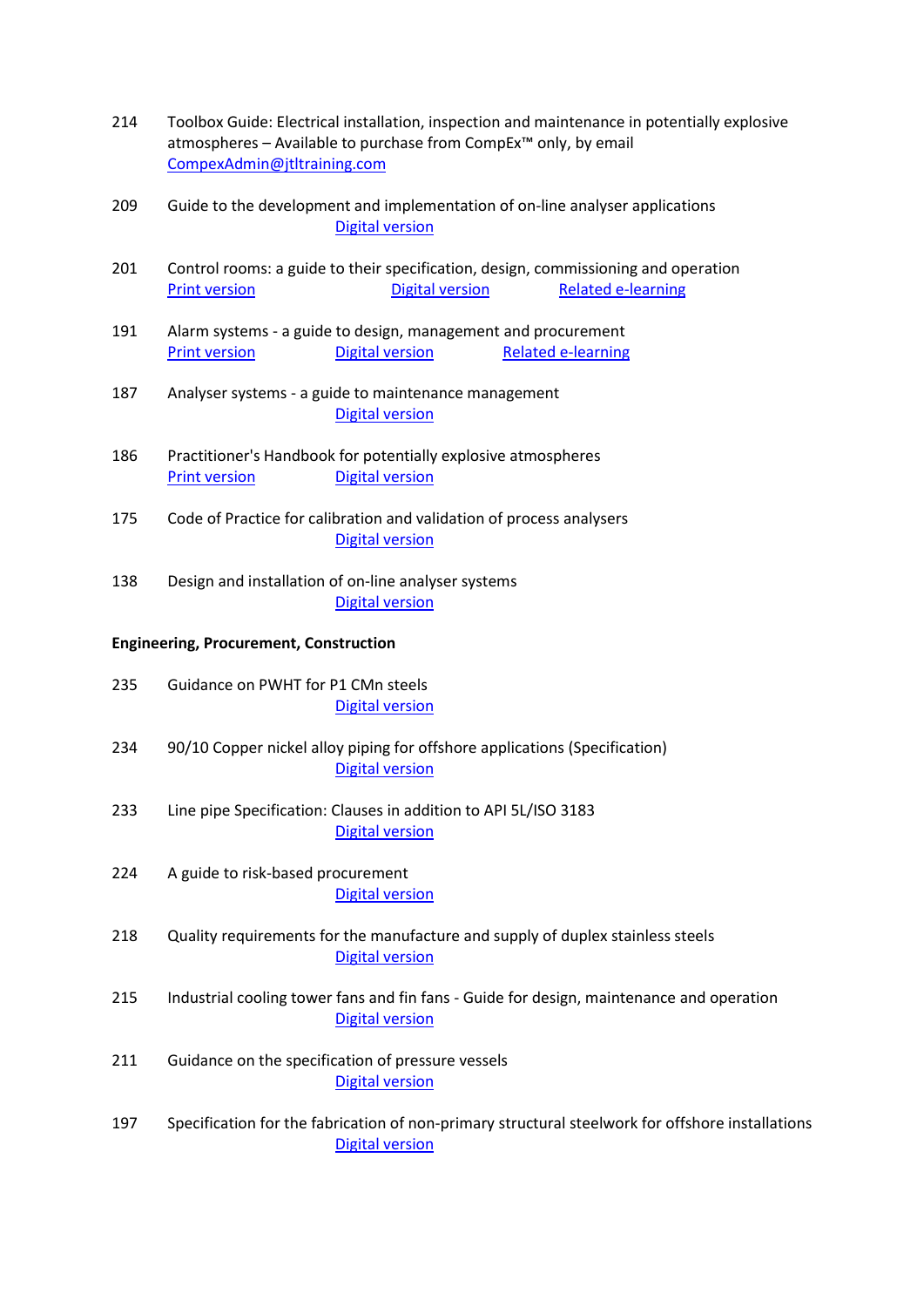| 194 |                                                                                                                            |                                                                                                           | Guide to materials selection and corrosion control for subsea energy equipment           |  |  |  |
|-----|----------------------------------------------------------------------------------------------------------------------------|-----------------------------------------------------------------------------------------------------------|------------------------------------------------------------------------------------------|--|--|--|
|     | <b>Print version</b>                                                                                                       | <b>Digital version</b>                                                                                    | <b>Related e-learning</b>                                                                |  |  |  |
| 192 |                                                                                                                            | Guide for the procurement of valves for low temperature (non cryogenic) service<br><b>Digital version</b> |                                                                                          |  |  |  |
| 185 | Guide for hot tapping on piping and other equipment<br><b>Digital version</b>                                              |                                                                                                           |                                                                                          |  |  |  |
| 179 |                                                                                                                            | A working guide for carbon steel equipment in wet H2S service<br><b>Digital version</b>                   |                                                                                          |  |  |  |
| 176 | Specification for structural castings for use offshore<br><b>Digital version</b>                                           |                                                                                                           |                                                                                          |  |  |  |
| 161 |                                                                                                                            | <b>Digital version</b>                                                                                    | Guide to the selection and assessment of silencers and acoustic enclosures               |  |  |  |
| 158 | Construction specification for fixed offshore structures<br><b>Digital version</b>                                         |                                                                                                           |                                                                                          |  |  |  |
| 154 | spheres                                                                                                                    |                                                                                                           | Guidance to owners on demolition of vertical cylindrical steel storage tanks and storage |  |  |  |
|     |                                                                                                                            | <b>Digital version</b>                                                                                    |                                                                                          |  |  |  |
| 149 | Code of Practice for the identification and checking of materials of construction in pressure<br>systems in process plants |                                                                                                           |                                                                                          |  |  |  |
|     |                                                                                                                            | <b>Digital version</b>                                                                                    |                                                                                          |  |  |  |
| 143 | Recommendations for tube end welding: Tubular heat transfer equipment Part 1 - Ferrous<br>materials                        |                                                                                                           |                                                                                          |  |  |  |
|     |                                                                                                                            | <b>Digital version</b>                                                                                    |                                                                                          |  |  |  |
| 141 | A Guide to the use of EEMUA 140 Noise procedure Specification<br><b>Digital version</b>                                    |                                                                                                           |                                                                                          |  |  |  |
| 140 | Noise procedure Specification                                                                                              | <b>Digital version</b>                                                                                    |                                                                                          |  |  |  |
| 133 | Specification for underground armoured cable protected against solvent penetration and<br>corrosive attack                 |                                                                                                           |                                                                                          |  |  |  |
|     |                                                                                                                            | <b>Digital version</b>                                                                                    |                                                                                          |  |  |  |
| 105 | <b>Print version</b>                                                                                                       | <b>Digital version</b>                                                                                    | Factory stairways, ladders and handrails (including access platforms and ramps)          |  |  |  |
| 104 | Noise: A guide to information required from equipment vendors<br><b>Digital version</b>                                    |                                                                                                           |                                                                                          |  |  |  |
| 101 | Lifting points - a design guide                                                                                            | <b>Digital version</b>                                                                                    |                                                                                          |  |  |  |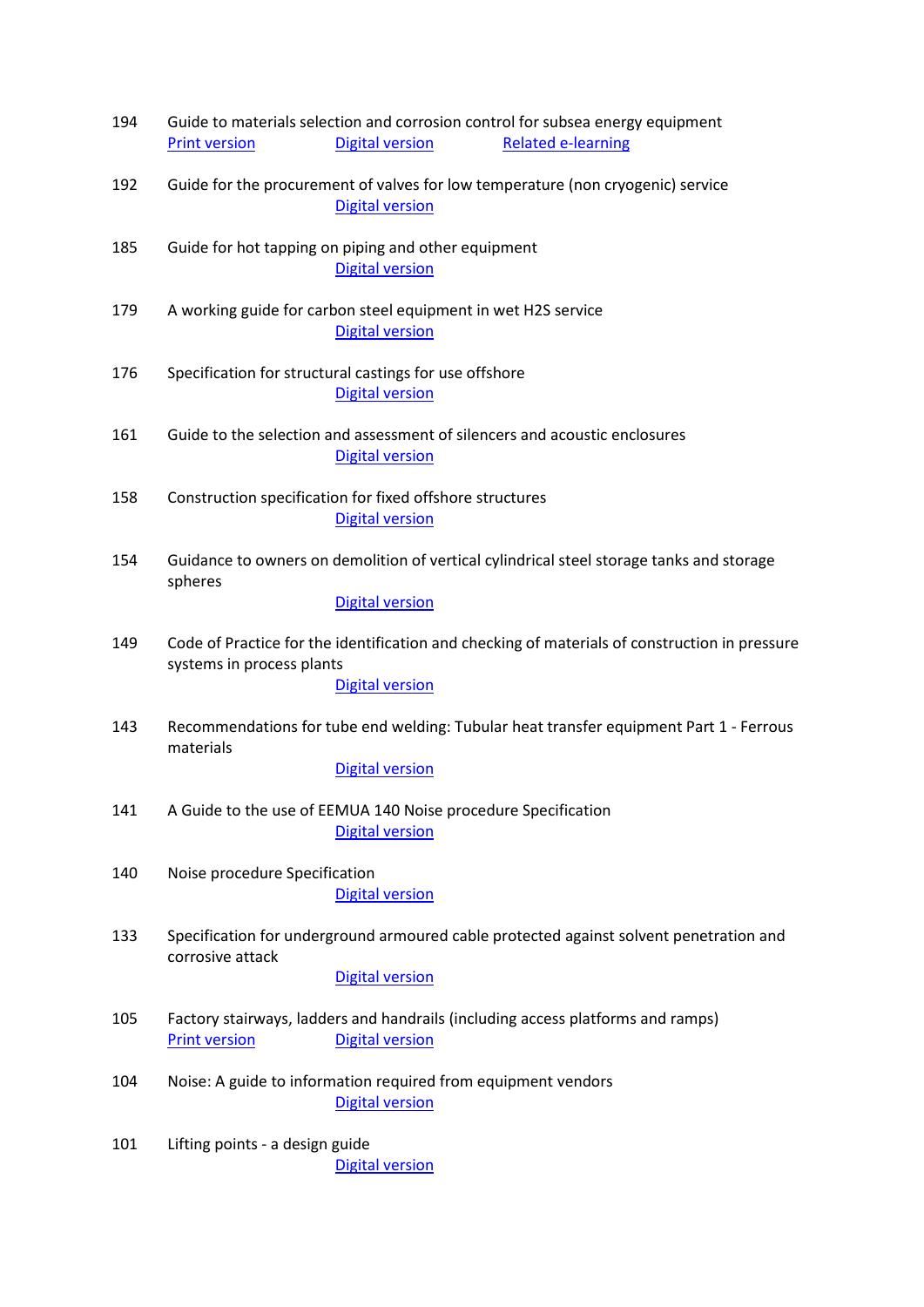|                                              | EEMUA Publications Bundle Control of noise in equipment and plant - EEMUA 140, 141, 161<br><b>Digital version</b>      |  |  |  |  |  |
|----------------------------------------------|------------------------------------------------------------------------------------------------------------------------|--|--|--|--|--|
| <b>Equipment Operation &amp; Maintenance</b> |                                                                                                                        |  |  |  |  |  |
| 243                                          | Guide to mechanical connector selection and lifecycle<br><b>Digital version</b>                                        |  |  |  |  |  |
| 236                                          | Risk management of legacy systems with potential for excess overpressure<br><b>Digital version</b>                     |  |  |  |  |  |
| 230                                          | Ageing rotating equipment - a guide to maintenance and operation<br><b>Digital version</b>                             |  |  |  |  |  |
| 223                                          | Pressure equipment testing after repair, modifications or re-rating: a guide to the Pressure<br><b>Test Waiver</b>     |  |  |  |  |  |
|                                              | <b>Digital version</b>                                                                                                 |  |  |  |  |  |
| 208                                          | Guide to life-cycle management of pressure relief systems<br><b>Digital version</b>                                    |  |  |  |  |  |
| 205                                          | A Guide to the production testing of valves for the energy, process and related industries<br><b>Digital version</b>   |  |  |  |  |  |
| 200                                          | Guide to the specification, installation and maintenance of spring supports for piping<br><b>Digital version</b>       |  |  |  |  |  |
| 199                                          | On-line leak sealing of piping: Guide to safety considerations<br><b>Digital version</b>                               |  |  |  |  |  |
| 188                                          | Guide for establishing operating periods of safety valves<br><b>Digital version</b>                                    |  |  |  |  |  |
| 185                                          | Guide for hot tapping on piping and other equipment<br><b>Digital version</b>                                          |  |  |  |  |  |
| 184                                          | Guide to the isolation of pressure relieving devices<br><b>Digital version</b>                                         |  |  |  |  |  |
| 182                                          | Specification for integral block and bleed valve manifolds for direct connection to pipework<br><b>Digital version</b> |  |  |  |  |  |
| 177                                          | Guide to the UK Pressure System Safety Regulations (2000)<br><b>Digital version</b><br><b>Related e-learning</b>       |  |  |  |  |  |
| 168                                          | A guide to the pressure testing of In-service pressurised equipment<br><b>Digital version</b>                          |  |  |  |  |  |
| 151                                          | Liquid ring vacuum pumps and compressors<br><b>Digital version</b>                                                     |  |  |  |  |  |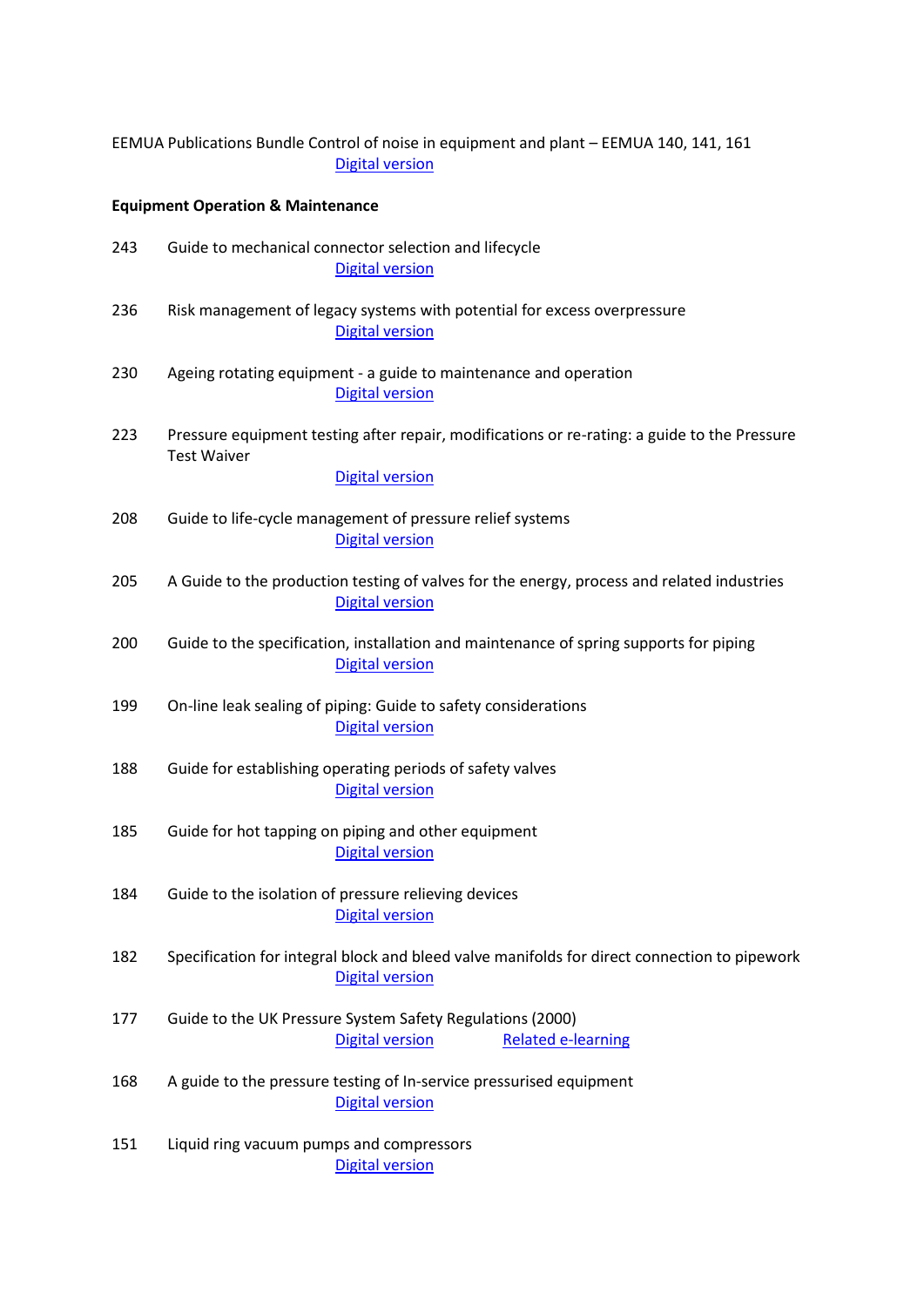# **Inspection and Integrity Management**

|     | chemical facilities                                                                                                                                                                             | <b>Digital version</b>                                                                        |                                                                                                                       |             |  |  |
|-----|-------------------------------------------------------------------------------------------------------------------------------------------------------------------------------------------------|-----------------------------------------------------------------------------------------------|-----------------------------------------------------------------------------------------------------------------------|-------------|--|--|
| 237 | Pressure Equipment Directive: Global conformity assessment - a guide to site installed<br>assemblies                                                                                            |                                                                                               |                                                                                                                       |             |  |  |
|     |                                                                                                                                                                                                 | <b>Digital version</b>                                                                        |                                                                                                                       |             |  |  |
| 232 |                                                                                                                                                                                                 | Specifying, procuring and managing third party inspection services<br><b>Digital version</b>  | <b>Related e-learning</b>                                                                                             |             |  |  |
| 231 | The mechanical integrity of plant containing hazardous substances - a guide to periodic<br>examination and testing                                                                              |                                                                                               |                                                                                                                       |             |  |  |
|     | <b>Print version</b>                                                                                                                                                                            | <b>Digital version</b>                                                                        | <b>Related e-learning</b>                                                                                             | <b>MIPC</b> |  |  |
| 206 |                                                                                                                                                                                                 | Risk Based Inspection - a guide to effective use of the RBI process<br><b>Digital version</b> |                                                                                                                       |             |  |  |
| 193 | Managing competence assurance for personnel undertaking in-service inspection of<br>pressure equipment<br><b>Digital version</b>                                                                |                                                                                               |                                                                                                                       |             |  |  |
| 181 | A guide to risk based assessments of in-situ large Ex 'e' and Ex 'N' machines<br><b>Digital version</b>                                                                                         |                                                                                               |                                                                                                                       |             |  |  |
| 159 | <b>Print version</b>                                                                                                                                                                            | <b>Digital version</b>                                                                        | Above ground flat bottomed storage tanks - a guide to inspection, maintenance and repair<br><b>Related e-learning</b> |             |  |  |
| 149 | Code of Practice for the identification and checking of materials of construction in pressure<br>systems in process plants<br><b>Digital version</b>                                            |                                                                                               |                                                                                                                       |             |  |  |
|     | <b>Storage and Distribution</b>                                                                                                                                                                 |                                                                                               |                                                                                                                       |             |  |  |
| 225 | Above ground plastic tanks: a guide to their specification, installation, commissioning,<br>inspection, maintenance, repair and disposal<br><b>Digital version</b><br><b>Related e-Learning</b> |                                                                                               |                                                                                                                       |             |  |  |
| 217 | Safe and effective operation of storage tanks<br><b>Digital version</b>                                                                                                                         |                                                                                               |                                                                                                                       |             |  |  |
| 213 |                                                                                                                                                                                                 | Emission reduction from oil storage tanks and loading operations<br><b>Digital version</b>    |                                                                                                                       |             |  |  |
| 207 | Double concrete tanks for liquefied gas - guide to design, construction and operation<br><b>Digital version</b>                                                                                 |                                                                                               |                                                                                                                       |             |  |  |

240 Factors to consider when managing High Temperature Hydrogen Attack on petroleum and